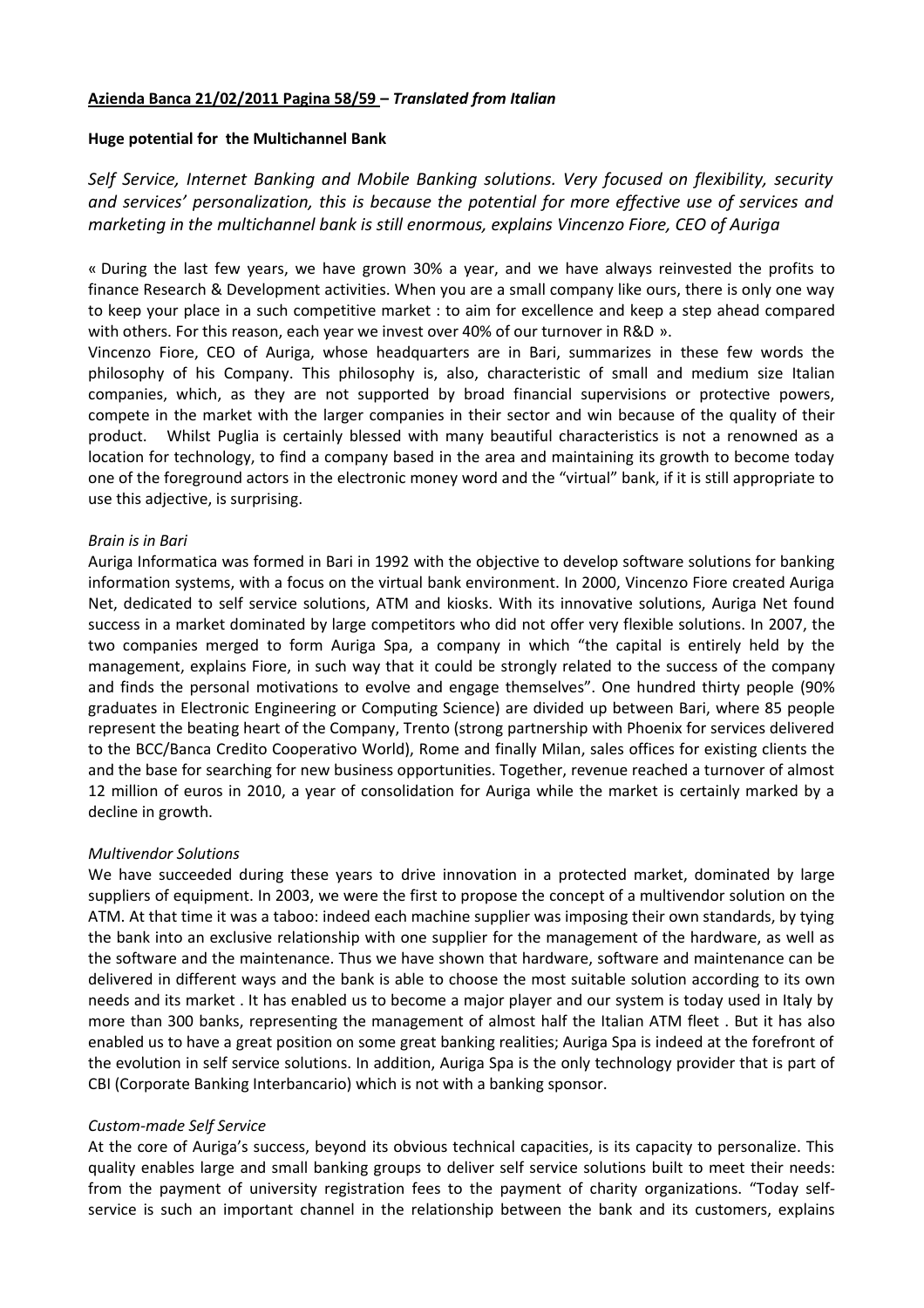Vincenzo Fiore, that it is not anymore possible to offer standardized service. On the contrary, it is necessary to develop its potentialities, by building it according to the characteristics of the market in which it is being delivered. We start obviously from a standard product, but we can then modify it quickly , according to the requirements of the bank itself. We even provide to the bank the means to allow it to set up, for example, immediate marketing campaigns, flexible, for one given period".

## *Marketing is the key*

One of the winning elements of Auriga's solution is precisely the flexibility and the speed of implementation, by identifying the marketing function as key functionality : "Today, self service is fundamental in the strategy of the relation between the banks and their customers; thus many marketing chief executives appreciate the flexibility and the speed of delivery of our solutions. These solutions must obviously be integrated within the existing data structure of the bank and, in this case, the persons in charge of the information systems appreciate that the solution functions in a distributed architecture, by using the latest generation of data base, with Java technology, it can then integrated without any problem within any environment. During all these years of experience, we have never lost a customer, or, if it has occurred, it has only occurred in the case when the institute has merged with another bank or that it has been purchased by a larger banking group".

## *An enormous potential for relationships*

Throughout its life cycle, the self service machine will continue, according to Fiore, to develop its enormous potential for relationships: already today, for example, it can recognize the client, remember his usual operations and take him directly to the services that he normally uses: "it opens here a huge space of technical creativity, of services and marketing for banks, Fiore says with emphasis, to exploit it in a broad scale. For example, there are self service systems installed with some of our clients that are able to manage more than 80 different functions: a nice panorama of possibilities".

## *Security no problem*

The activity of Auriga is however not limited to the self service world, universe in which the company has, as previously explained, an important position on the Italian market, but is extended to the multichannel concept with solutions at 360 degrees including Internet and Mobile Banking, characteristic held by Fiore as unique in the Italian market. But which enables him to affirm that security, one of the trickiest areas in the virtual (banking) concept, is not plus a problem: " today, we make available to our clients a wide range of security options: one time password, call drop, electronic signature or "client certification" (digital certification installed on the own browser). The bank itself chooses through a "security console" which methods it prefers to adopt, we recommend that they adopt at least 2 control instruments. From this point of view, we are very confident, all the more because we directly manage the fraud management system for the bank: we have therefore an immediate visibility on dangers and possible criminal attacks. And it is probably thanks to this that the mobile banking channel has been already adopted by thousands of members from our clients".

### **Which direction for mobile Payments?**

"Although always paying great attention on the developments in NFC& Contactless fields, I am not convinced that the best way towards mobile payment would be through an NFC chip. I think that it constitutes an expensive and complex solution with many flaws regarding security. We are currently exploring another way: the QR Code (Quick Response)." Already widely diffused in the editorial world for mass market promotion, the QR system is very simple: it requires that customer has a smartphone with an internet connection and that the retailer has defined his own QR Code which identifies himself. The purchaser needs to scan the QR Code to identify the retailer from his smartphone to launch the transaction. "All the security is in the hands of the payer, they have the POS application which is provided free, it doesn't require any complex or expensive technological infrastructure, very important, especially when we think that mobile payment is at the origin designed for micro payments : why should you need to have an expensive technology to pay the two Euros of the bar or news kiosk?".

### **Old Europe is the objective**